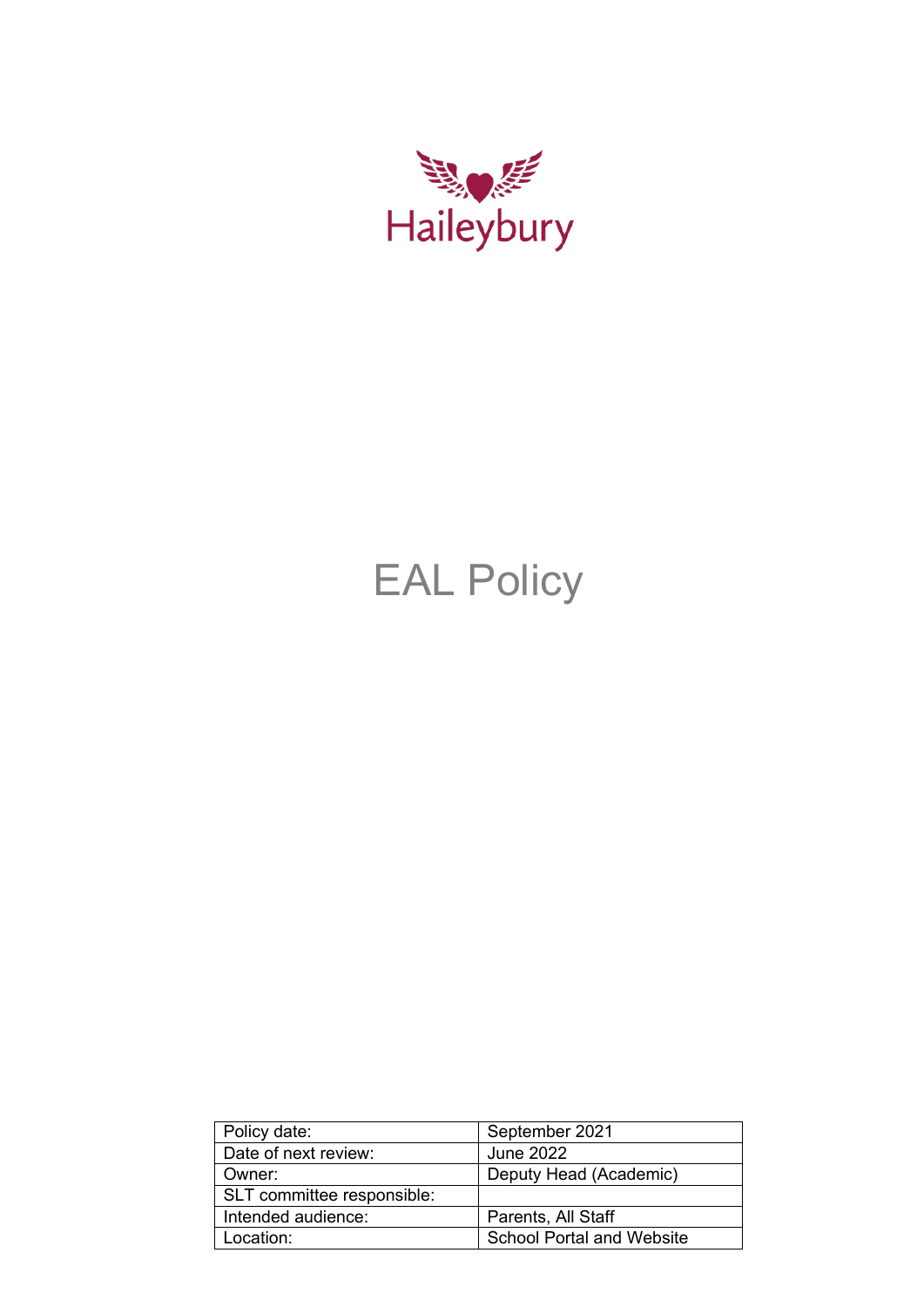# **1. Introduction**

- 1.1. This policy sets out the School aims, objectives and strategies to meeting the needs and celebrating the skills of EAL students, especially newly arrived to the country, and helping them to achieve the highest possible standards.
- 1.2. The EAL (English as an Additional Language) definition describes children who speak another language at home other than English. This can include children who are British citizens who speak another language at home.
- 1.3. EAL proficiency is measured across four main areas: Speaking, Listening, Reading, and Writing. Pupils with EAL will have varying levels of proficiency across all four areas; these needs will range depending on the age, prior education, as well as their social and economic backgrounds.
- 1.4. At Haileybury all teachers take action to develop our pupils' speaking, listening, reading and writing to the highest standard possible. Although many pupils have the ability to communicate on a day-to-day basis in English quickly, the level of English language comprehension required for academic study is much higher and more detailed, and can require additional support for many years.
- 1.5. We recognise that access to learning for EAL learners requires particular attention to words and meanings

## **2. Guiding Principle**

- 2.1. Our guiding principle is one of Inclusion. We want to identify and break down all possible barriers of learning. We:
	- Value all pupils in our school equally.
	- Welcome and value the cultural, linguistic and educational experiences that students with EAL bring to Haileybury.
	- Endeavour to make the aims of education, regardless of need, the same for all pupils.
	- Believe that every pupil is entitled to have their particular need recognised and addressed.
	- Believe all pupils are entitled to experience success, no matter what level.
	- Believe consideration of learning needs crosses all curriculum areas, all abilities and all aspects of learning and teaching.
	- Believe that good EAL support practice underpins effective learning for all.
	- Want EAL students to become confident and fluent in speaking and listening, reading and writing English in order to be able to fulfil their potential.

### **3. Objectives**

- 3.1. We endeavour:
	- To maintain students' self-esteem and confidence by acknowledging and giving status to their skills in their own language.
	- To assess the skills and needs of students with EAL and give appropriate provision throughout Haileybury.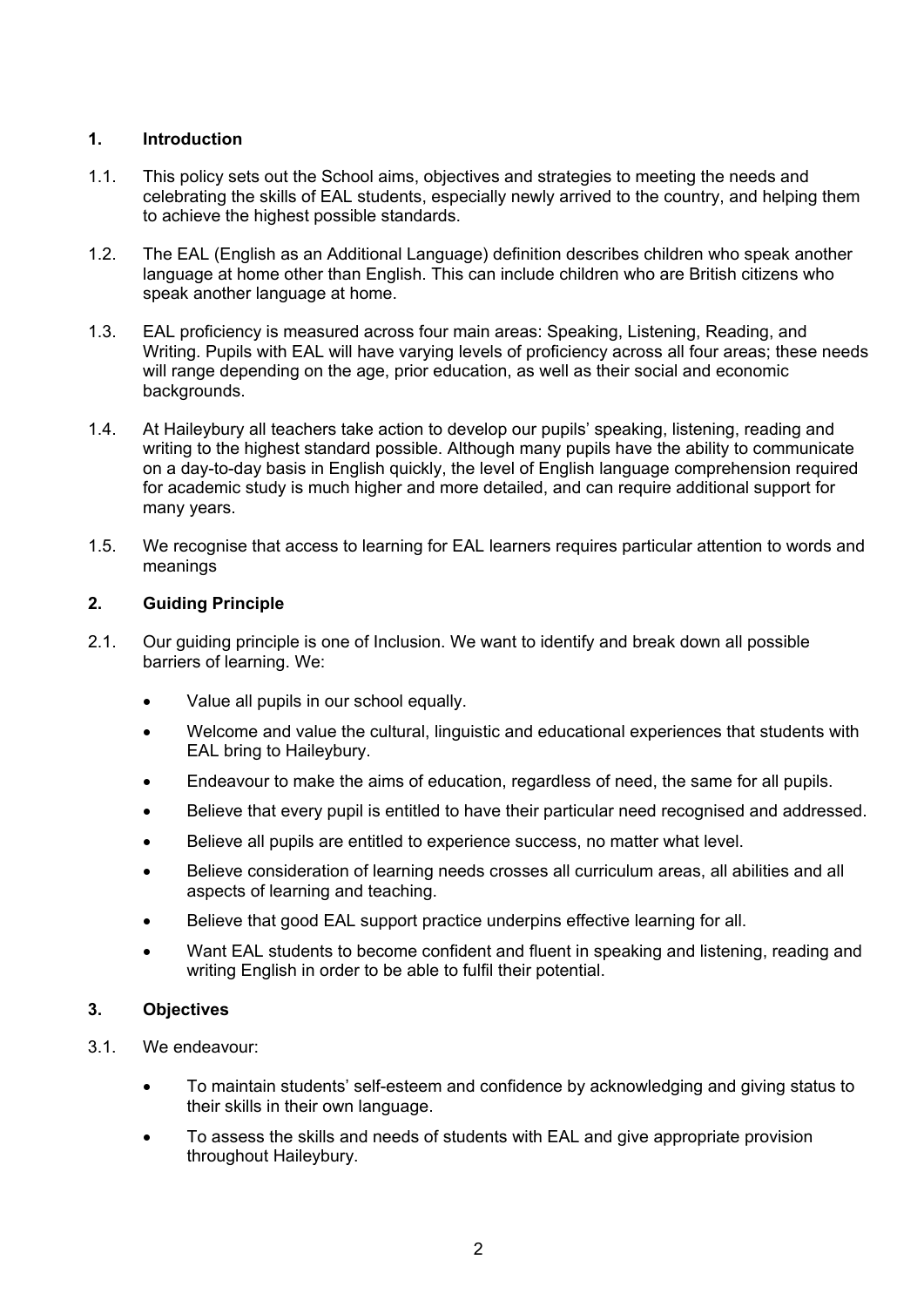- That all students have equal access to a broad, balanced curriculum that is planned carefully to take into account an individual needs and abilities.
- To ensure that all teachers take responsibility to identify and meet the needs of their pupils, and that their classrooms are arranged to be socially and culturally inclusive.
- To offer high quality support to ensure that all EAL needs are met.
- To maximise the opportunities for pupils with EAL needs to join in with appropriate activities in school.
- To seek the views of the pupil when considering their EAL needs.
- To use all data available to plan appropriate learning opportunities at whole school, year group, subject, house, form, and individual levels.

### **4. EAL Support – Assessment for Learning**

- 4.1. Identification of EAL Needs: Initial Assessment All new pupils from overseas for whom English is not their first language are assessed as part of their application. This assessment, which mirrors that which is found in the IELTS Academic Examination, is given to provide prospective pupils the opportunity to show case their abilities in English Reading and Writing Comprehension.
- 4.2. Once complete, the initial assessment is marked by the English Department, who review strengths and areas of development. Learners are then categorised and groups, with support plans being made dependent on comprehension and written expression.

## **5. Graduated Response**

- 5.1. In order to prioritise support and resources, entrance initial assessments are marked, learners are ranked using the DfE Proficiency Scale:
	- **A** New to English ‐ May use first language for learning and other purposes. May remain completely silent in the classroom. May be copying/repeating some words or phrases. May understand some everyday expressions in English but may have minimal or no literacy in English. Needs a considerable amount of EAL support.
	- **B** Early acquisition May follow day to day social communication in English and participate in learning activities with support. Beginning to use spoken English for social purposes. May understand simple instructions and can follow narrative/accounts with visual support. May have developed some skills in reading and writing. May have become familiar with some subject specific vocabulary. Still needs a significant amount of EAL support to access the curriculum.
	- **C** Developing competence ‐ May participate in learning activities with increasing independence. Able to express self orally in English, but structural inaccuracies are still apparent. Literacy will require ongoing support, particularly for understanding text and writing. May be able to follow abstract concepts and more complex written English. Requires ongoing EAL support to access the curriculum fully.
	- **D** Competent ‐ Oral English will be developing well, enabling successful engagement in activities across the curriculum. Can read and understand a wide variety of texts. Written English may lack complexity and contain occasional evidence of errors in structure. Needs some support to access subtle nuances of meaning, to refine English usage, and to develop abstract vocabulary. Needs some/occasional EAL support to access complex curriculum material and tasks.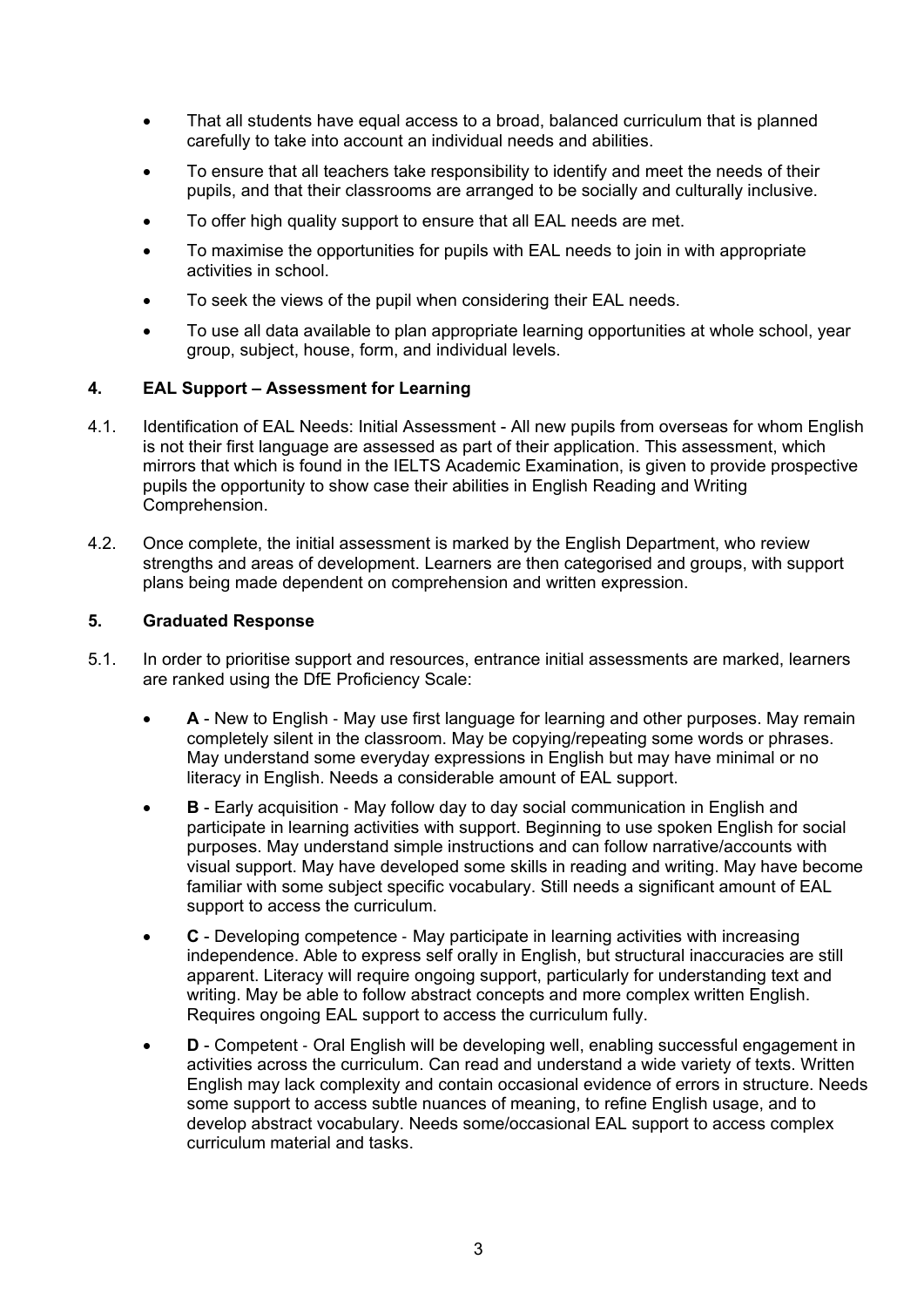- **E** Fluent ‐ Can operate across the curriculum to a level of competence equivalent to that of a pupil who uses English as his/her first language. Operates without EAL support across the curriculum.
- 5.2. EAL Support Stages. For learners with moderate to significant EAL (A-D) needs, the following should be put in place:
	- Plan to be created identifying areas of weakness, points to focus on.
	- Learners given key term glossary for all subjects studying, revise over summer period prior to enrolment/beginning of term.
	- Learners enrolled on weekly EAL programme to develop English with option of taking IELTS at end.
	- Learners to continue until they achieve at least a score of 6.0 on practice papers.
	- Teacher will meet with HM/Parent to review progress or report will be given
- 5.3. For learners with low EAL (E) needs, the following should be put in place:
	- Plan to be created identifying areas of weakness, points to focus on.
	- Learners given key term glossary for all subjects studying, revise over summer period prior to enrolment/beginning of term.
	- Progress to be reviewed on a termly basis, with opportunity to refer for EAL support as needed.
- 5.4. Identification of EAL Needs: Post-Initial Assessment
	- For learners who are already at Haileybury (admitted prior to 2021, or who are identified as needing support as the academic year progresses) and require EAL support (these will generally be students who are around a D), the path of moderate to significant EAL needs will most often be chosen.
	- For those who surpass the 6.0 IELTS minimum (functioning at a high level of fluency, a bespoke package may be offered only after the following has been done:
		- − A dictionary or translator has been provided.
		- − Key terms glossary has been provided for all learners organised by topic; this should also allow learners to write down the key term into their translated tongue, which can often help in comprehension.
		- For essay writing, a clear structure (grid, plan, etc.) has been provided.
		- − Key transitional phrases have been provided.
		- − Additional resources have been utilised:
			- Cloze procedures (fill the gap).
			- Additional thinking time.
			- A4 worksheets rather than A5 (to allow additional space for writing first language equivalencies and translations).
			- Peer support.
			- Seating position.
			- Supported opportunities to rehearse academic language.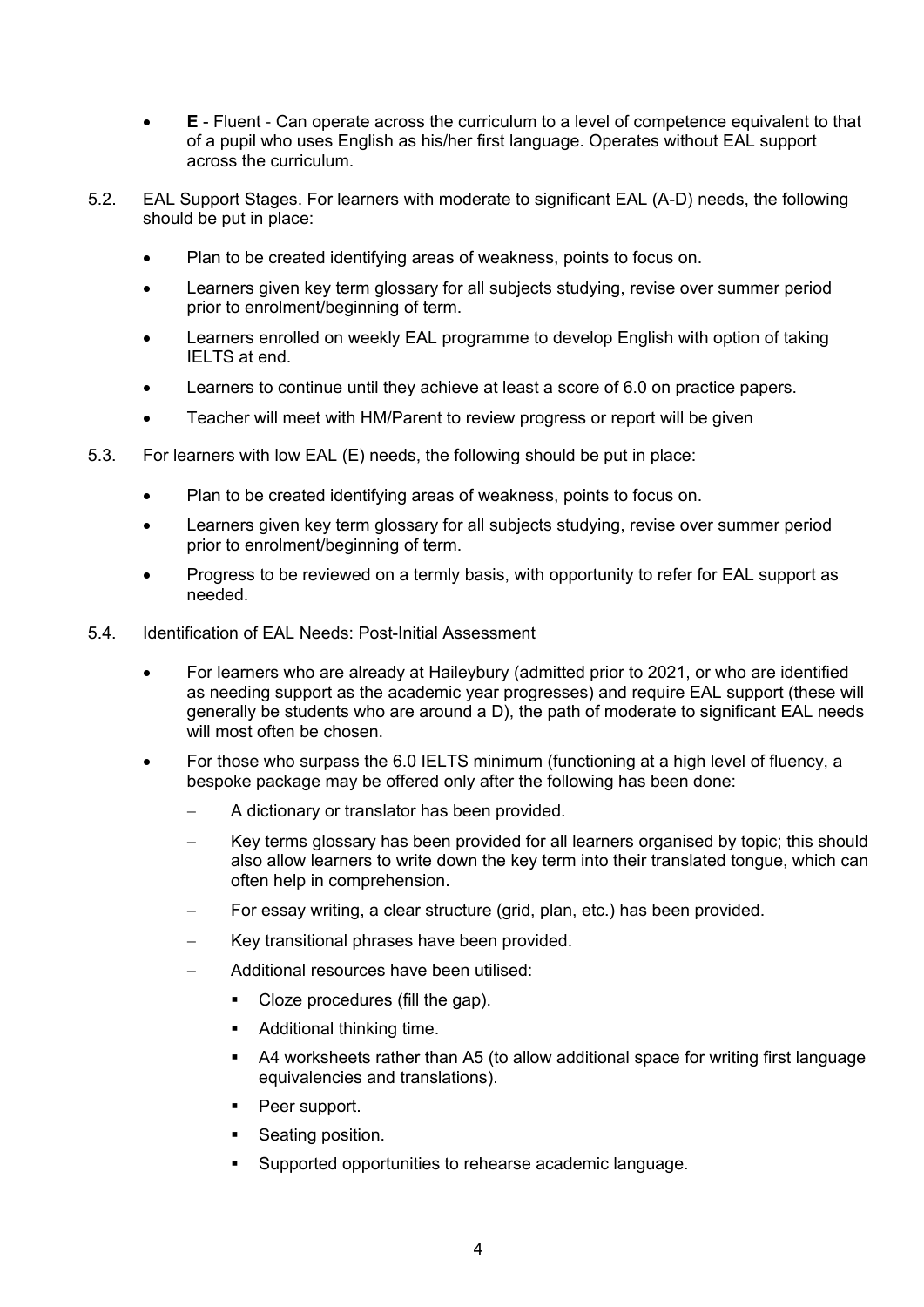## **6. Monitoring Pupil Progress**

- 6.1. Each term, reports should utilise the DfE Proficiency Scale to review learner progress and ascertain if further support is required.
- 6.2. Pupil reports will be monitored closely by EAL and Learning Support Staff to ensure adequate progress is maintained and, where necessary, additional support is put in place.
- 6.3. During periods between reports, teachers may conclude that the strategies they are currently using with a pupil are not resulting in their comprehension or improvement of communication. In these circumstances, they should consult the Head of Learning Support or the EAL Specialist Teacher to consider what else might be done.
- 6.4. The starting point will always be a review of the strategies used and the way in which these might be developed. Evaluation of these strategies in place may lead to the conclusion that the pupil requires help over and above that which is already provided.
- 6.5. In order to prioritise support and resources Learning Support assigns an EAL stage to any pupil with identified EAL needs.
- 6.6. Monitor List (Blue Star). If a pupil's EAL needs are being met by the subject teacher, but extra support or adaptations from Learning Support are needed. These learners are likely to be noted as 'C, D or E' on the DfE Proficiency Scale. Additional ways to help a blue star pupil might include all outlined above. These pupils will then also benefit from an additional EAL group lesson, which would follow the IELTS preparation course.
- 6.7. EAL Intervention (Yellow Star). The needs of these pupils are considerable when, despite reasonable adjustments being made, are finding it difficult to comprehend or communicate effectively. These pupils are likely to be A-C on the DfE Proficiency scaling. They will require extra support/teaching from members of the learning support department. This may include withdrawal from lessons or a requirement of attending EAL lessons as timetabled. EAL Interventions would follow a bespoke programme, addressing the specific needs of each pupil, and would be run on a 1:1 or small group (no more than 3) basis.
- 6.8. EAL Report &/or Individual Support (Red Star) The needs of these pupils are significant, but due to the entrance criteria of the school should be few. Additional support measures might include:
	- Additional time in tests (up to 10% not applicable for KS5 courses nor pupils who have studied English within the 3 years prior to arrival).
	- Use of a dictionary in tests (Dictionary Pens recommended).
	- Use of a dictionary or glossary to aid in vocabulary comprehension.
	- Answering fewer questions.
	- Reduced amount of prep/alternative prep tasks.
	- Buddy/paired work.
	- Pod casting answers rather than writing.
	- Mind maps.
	- Photocopy of teacher notes/power points.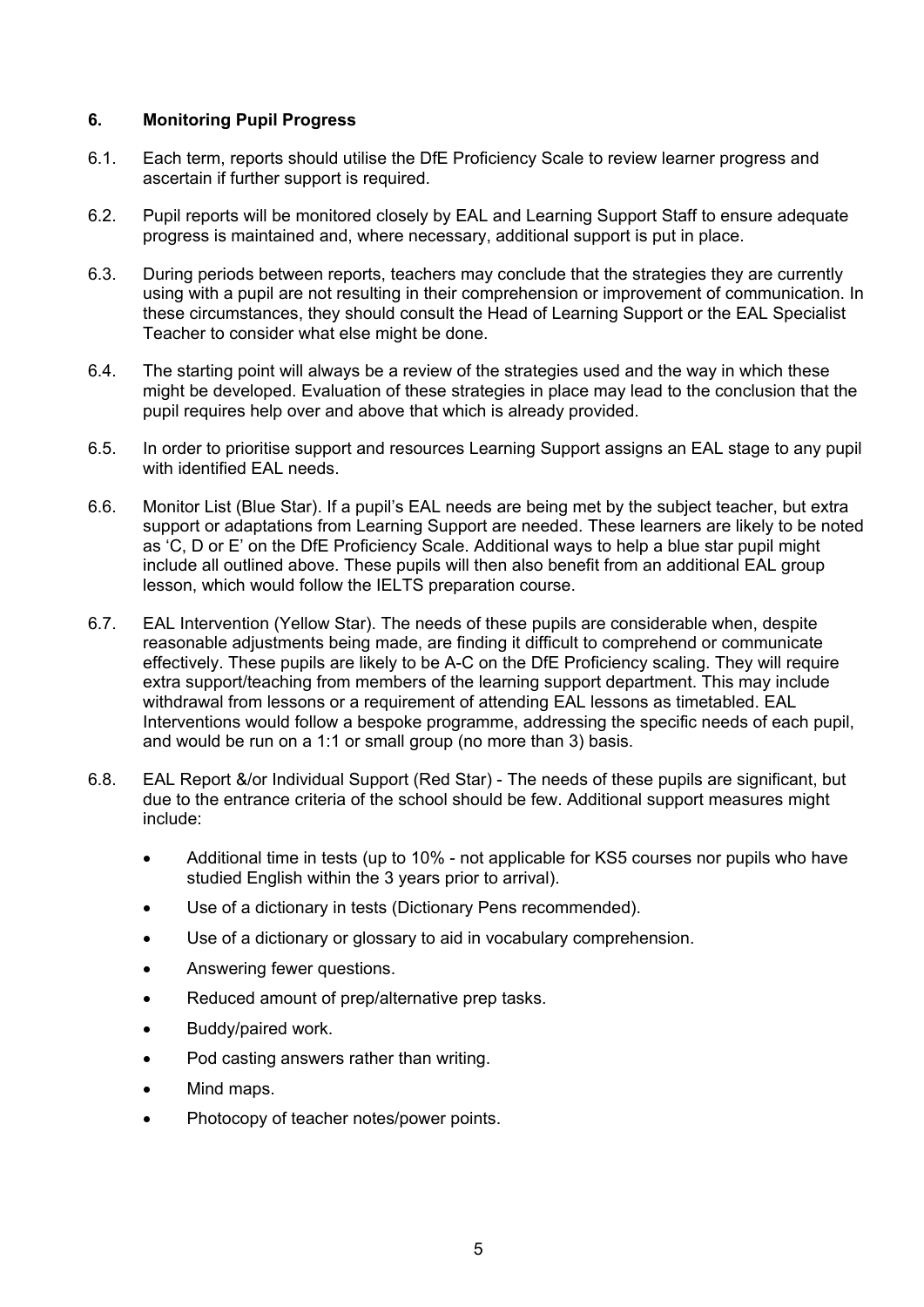#### **7. EAL pupils who are Able, Gifted, and Talented or with Special Educational Needs and Disability (SEND)**

- 7.1. It is often difficult to identify EAL pupils who are Able, Gifted, and Talented (AGT), particularly amongst over pupils who have arrived much later in education, as their ability to communicate their understanding coherently in English may be hindered by speaking it as a second (or often third) language. A robust initial assessment, effective support and tracking are essential in this process, with specific reflection on progress made.
- 7.2. It is also standard practice to identify AGT behaviours first, as these can be better indicators of ability. Some examples include:
	- Fast rate of progress
	- High level of motivation
	- Rapid acquisition of English (evidenced by oral/written work)
	- Good memory
	- Sustained initiative, e.g. use of dictionary
	- Being well organised
	- Monitoring own learning
	- Asking questions
	- Being keen to do homework and asking for help
	- Readily applying previous learning
	- Problem-solving ability
	- Very good concentration
	- Being demanding and anxious, wanting to learn too fast
	- Being curious and observant
	- Highly developed interpersonal skills
	- Being prepared to do extra-curricular activities or commit to hobbies
- 7.3. While many pupils with EAL needs may have a Special Educational Need or Disability (SEND), it is important to note that these categories are not the same. Some SEND practices are effective for supporting learners with EAL needs; however, the identification and support available should be structured in a manner that maximises English comprehension. If SEND is identified in an EAL pupil, or for further guidance on supporting learners with SEND, please refer to The Learning Support Handbook.

### **8. Subject teachers**

- 8.1. Subject teachers are encouraged to utilise the guidance within the EAL Handbook to determine whether additional support is required, and if so, how to facilitate it. Guidelines on EAL referral should then be followed.
- 8.2. Upon referral, a specialist from Learning Support will then have pupils complete an assessment using the British Picture Vocabulary Scale to ascertain comprehension age; a support package will then be developed utilising all reports and assessments available. Bespoke EAL support can be completed a 1:1 or small group basis, developing academic writing and essay planning (or working on specific areas of difficulties).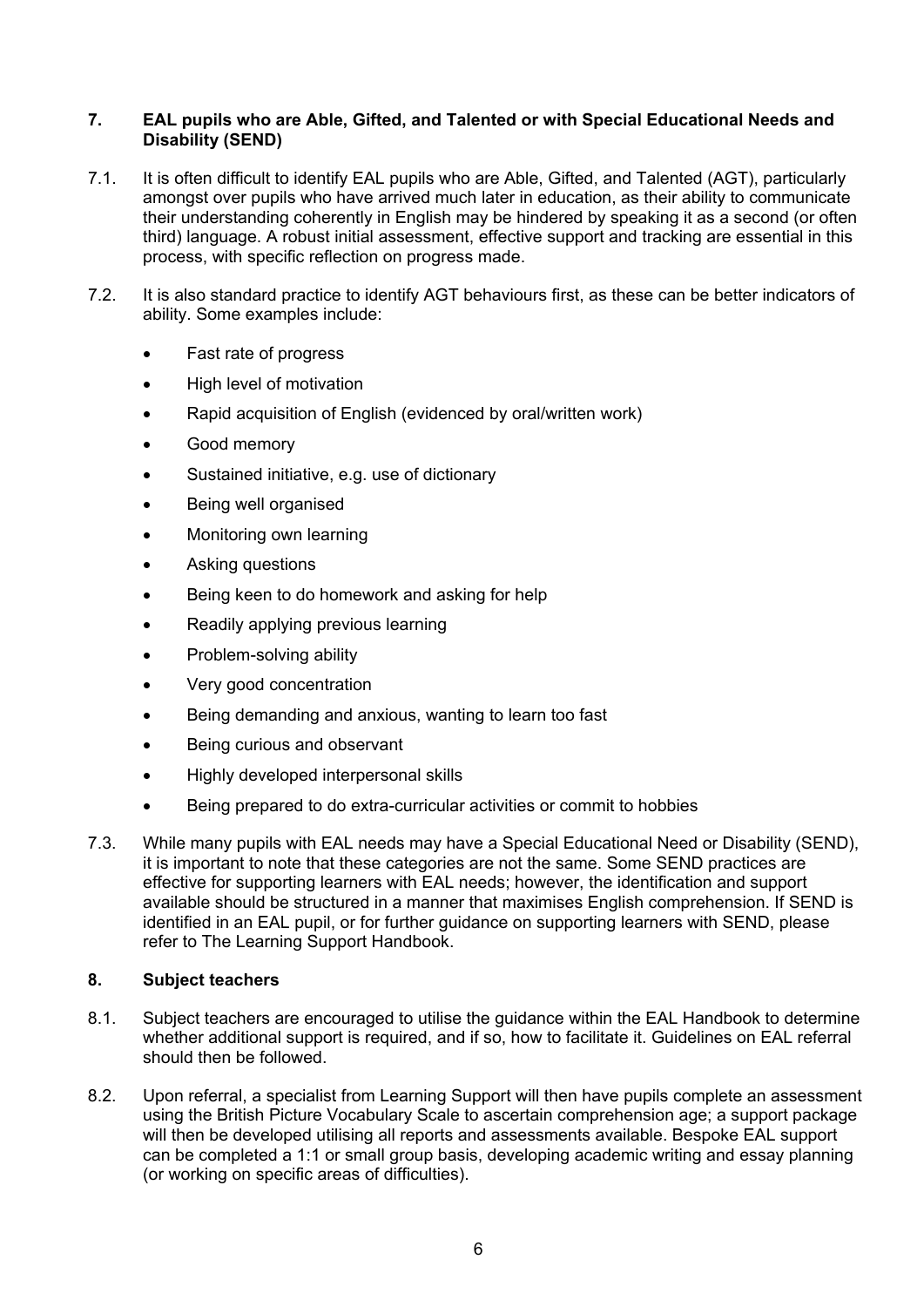- 8.3. Regardless of rating on the DfE Proficiency scale, the needs of all EAL students are the responsibility of the subject teacher. These needs can be met and supported through differentiation and good teaching. Some examples of good practice for EAL pupils include:
	- Bilingual and/or picture dictionaries
	- Google Translate or C-Pen Translator Pen recommended [\(https://cpen.com/product/dictionarypen/\)](https://cpen.com/product/dictionarypen/)
	- Vocabulary/glossary lists with gaps or space to note down equivalent words/phrases from first language
	- Provide opportunities to talk before writing and use drills to help pupils memorise new language
	- Support language development through key phrases and structures rather than just key words
	- Cloze procedures (fill the gaps)
	- Ensuring vocabulary work covers technical as well as everyday meanings
	- Additional thinking time
	- Writing frames
	- Doodle pads
	- Mini white boards
	- A4 worksheets rather than A5
	- Power point presentations with space to add notes
	- Seating position
	- Audio resources to provide opportunities for pupils to hear key terms and phrases, aid in pronunciation and comprehension
	- Encourage peers to assist where appropriate
- 8.4. Underachieving is not an additional need in itself; it is crucial teaching staff ascertain whether this underachievement is resulting from an inability to access the concepts due to language barriers, or whether other reasons are involved. Some possible explanations for difficulties for EAL pupils can include:
	- The pupil has not had enough time or opportunity to develop English language skills.
	- Their teaching and learning have not been differentiated appropriately for EAL learners.
	- The pupil has developed good conversational English, but has not yet had enough time to acquire the academic language skills needed to do well in education.
	- The pupil is experiencing the emotional effects of racism or other stressful life experiences − this can particularly be the case for newly arrived or refugee pupils.
	- The culture and ethos of the school is currently not supporting the pupil's needs.
	- The pupil has a specific language disorder.
	- The pupil has other SEN (in which case, the SEN Handbook should be reviewed).
- 8.5. Teachers should look for the following signs that pupil is struggling in class:
	- Bored or restless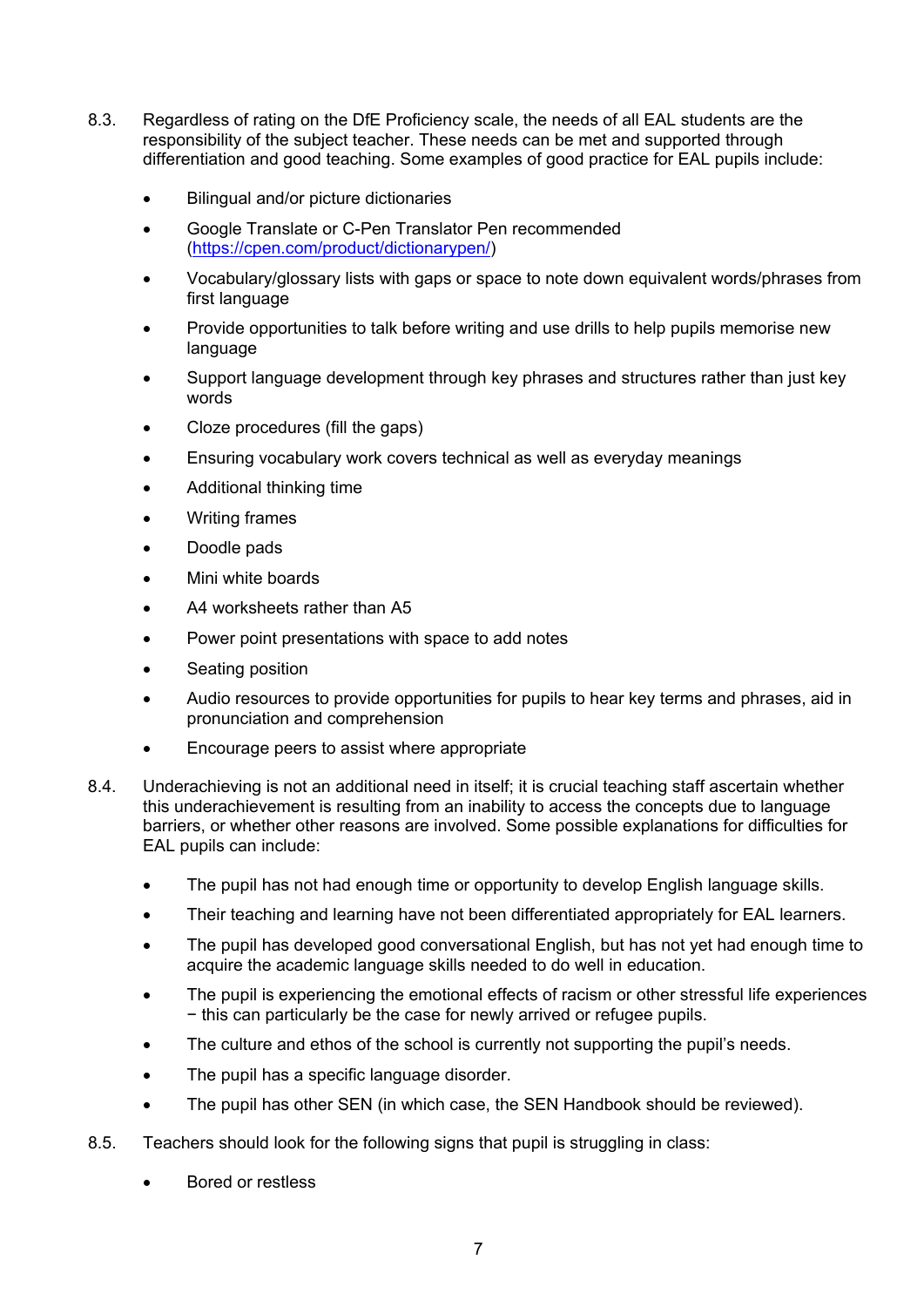- Good oral skills which are not reflected in their written work (or vice versa)
- Excessively self-critical or anxious
- Hostile
- Does not have the strategies for learning in another language
- Does not have the strategies for organisation
- Low aspirations
- Does not set goals relies on others for direction
- Does not think ahead
- Poor performance in tests when compared to lessons
- Decline in achievement, or 'pockets' of poor performance limited to specific topics
- 8.6. It is also important not to assume that underachievement for EAL pupils is strictly due to language barriers, especially when this could be masking a SEN and/or a disability. Some key areas that can help you identify whether there is a potential cause for concern include:
	- The pupil's progress in acquiring language is below the expected norm both in English and their home language.
	- The pupil has an unusually slow work rate.
	- There is little response to intervention from the teacher or other pupils.
	- The pupil continues to show weakness in verbal comprehension.
	- The pupil has poor listening and attention skills.
	- The pupil shows specific weakness in English literacy skills  $-$  e.g. difficulties in reading and comprehension, or limited unaided writing.
	- The pupil has poor ability in their home language.
	- The pupil has difficulty acquiring basic number concepts the pupil has difficulty in subjects which are less dependent on language, (although it should be recognised that knowledge of vocabulary is necessary in all subjects), and the pupil is experiencing behavioural, emotional or social difficulties.